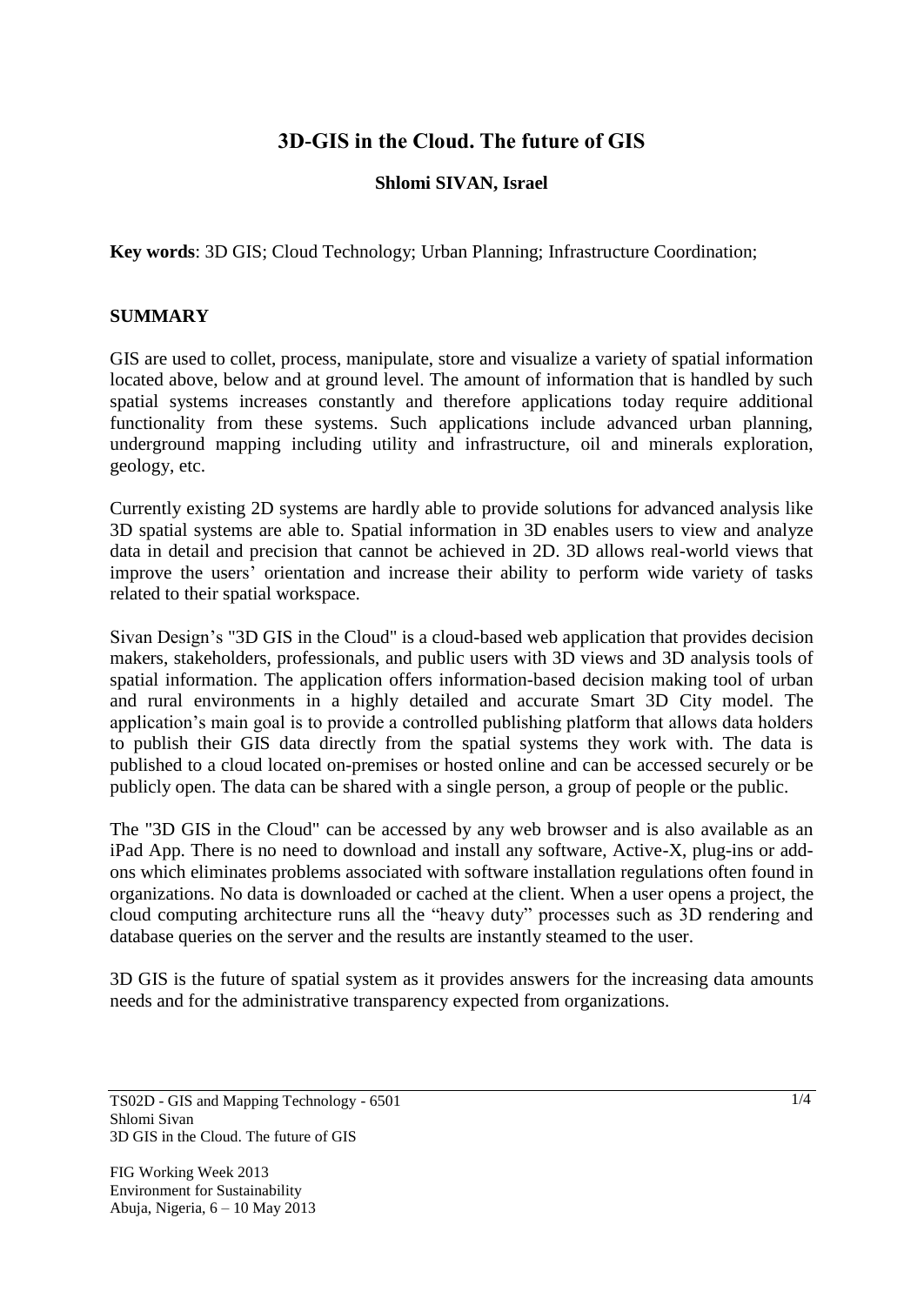# **3D-GIS in the Cloud. The future of GIS**

## **Shlomi SIVAN, Israel**

## **1. OVERVIEW**

GIS in 3D enable users to view and analyze data in detail and precision that cannot be achieved in 2D. 3D allows real world views that improve user orientation and increase the ability to perform wide variety of tasks such as infrastructures management and city planning.

Sivan Design's 3D-GIS is a cloud system (private or public) that provides GIS experts, professional users, and public users with 3D views and 3D analysis tools, enabling them to use spatial information in 3D. The system runs as an iPad App or on a web browser that requires no installation.

### **1.1 From 2D GIS to 3D GIS in a few steps**

3D-GIS enables easy migration of existing 2D GIS projects (and data) into 3D GIS environment in a few simple steps. The 3D-GIS Studio provides an intuitive web interface for creating 3D GIS projects. The 3D GIS project can be published on the web and accessed by both internal and external users anywhere.

#### **1.2 Web Applications – 3D-GIS studio and 3D-GIS explorer**

3D-GIS is a set of web services installed on the server. Running on standard web browsers (e.g. Internet Explorer, Safari), the 3D-GIS client is a Silverlight state-of-the-art web application. Built on Silverlight technology, the 3D-GIS Studio provides an interface that allows you to manage, migrate and create 3D GIS projects. The 3D-GIS Explorer, which is also based on Silverlight technology, enables navigating and exploring the data in a web browser environment.

#### **1.3 Cloud computing approach**

3D-GIS is a web application running as a suit of web services, which requires no installation on the client side (no add-ons, ActiveX or execution files). This effectively eliminates many of the problems associated with the installation process (either as a full application or a web add-on) such as security problem, and keeping current users updated. The Web Thin Client approach also enables easy usage of the system from mobile devices and browsing kiosks, integrating these services with the enterprise system.

Due to its cloud computing architecture, the system runs its "heavy duty" processes such as

TS02D - GIS and Mapping Technology - 6501 Shlomi Sivan 3D GIS in the Cloud. The future of GIS

FIG Working Week 2013 Environment for Sustainability Abuja, Nigeria, 6 – 10 May 2013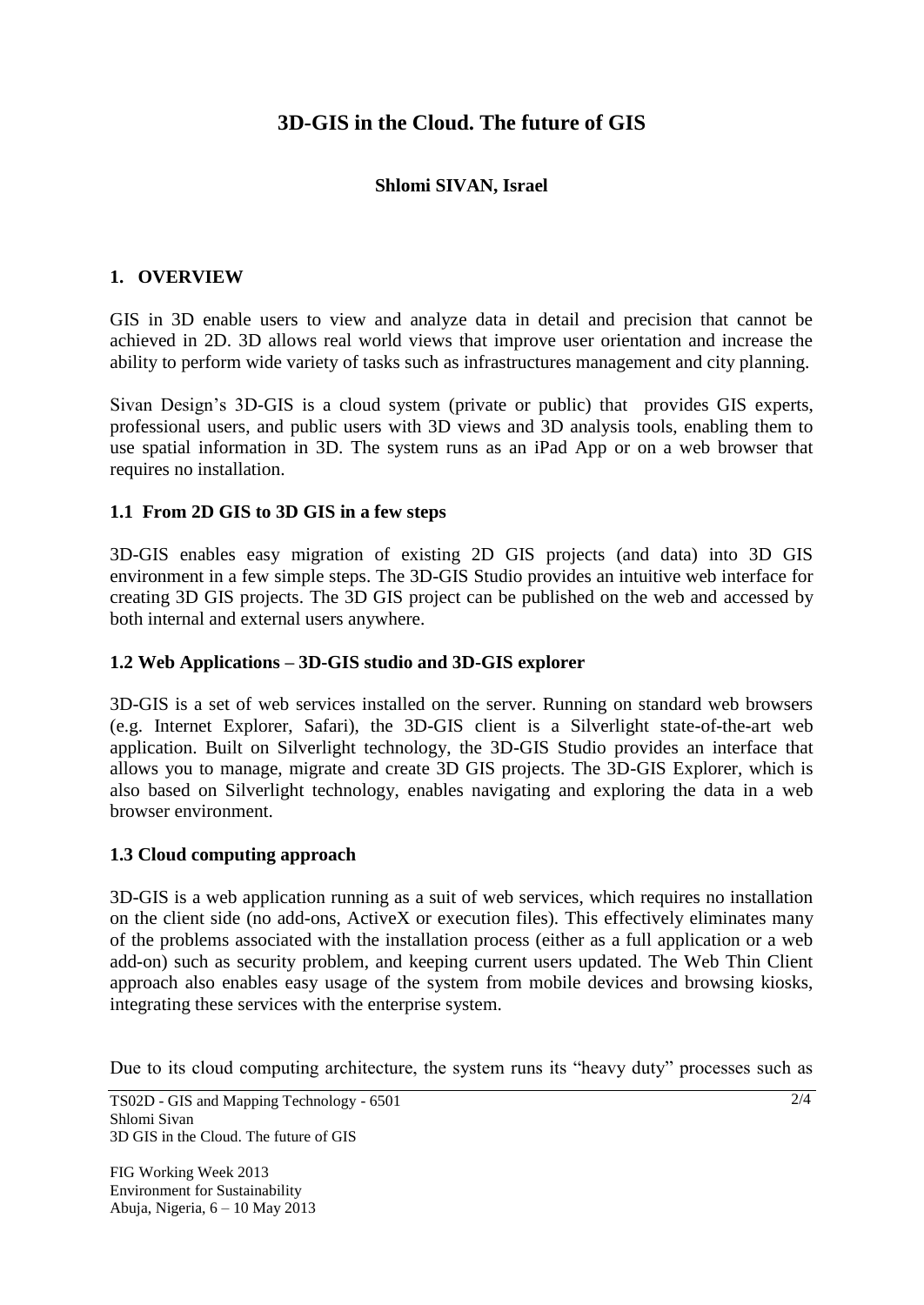3D graphic rendering and database queries on the server. This design has the considerable advantage of placing relatively low demands on the resources of the user's computer or mobile device.

The system's web services architecture allows easy integration with other enterprise systems.

## **1.4 Viewing, Analyzing and Exploring in 3D**

The 3D-GIS Explorer web application provides an intuitive 3D navigation environment, which combines the classical 2D GIS mapping capabilities with a real 3D world. Other standard GIS capabilities such as layers control, measure and attributes query are also supported. The system also enables analyzing the data through 3D Geo-spatial queries – spatial and attributes selection, 3D buffer, 2D polygon, 3D boundaries etc.

# **1.5 3D Features**

In addition to the conventional 2D features (Point, Line and Polygon), 3D-GIS includes some new 3D features such as the 3D Parcel, Pipeline and Road. While the pipeline feature is an improved version of the regular line, the 3D Parcel is a whole new feature represented as a Brep (Boundary Representation).

## **1.6 Domain Specific Solution**

3D-GIS provides specific solutions for underground infrastructures, roads and cadastre. 3D modeling of features related to these domains such as road carriage-ways and shoulders are included in the system. Pipe textures and diameters are samples of the 3D symbology, which is also a part the system. The application also provides a set of specific 3D topology rules and tools such as the correlations between an underground 3D parcel and the surface 2D parcels.

# **2. BUILDING THE 3D WORLD**

Building the 3D world using 3D-GIS Studio is a simple task – all it takes to convert 2D projects into the 3D world is browsing for the geo-spatial data source and setting the relevant 3D modeling parameters. For example, structures can be easily modeled using a polygonal layer and its attributes (heights, cover). 3D roads can be created using regular 2D lines (e.g. center lines) and some attributes (number of lanes, width etc.), and the rest is done by the system.

## **2.1 Support for the most common data formats and geo-spatial protocol**

3D-GIS supports the most common GIS data formats such as shapefiles, ArcSDE database, SQL Server FDO database, GeoTiff Raster images and DTM. The system also supports the main OGC Geo-Spatial protocols such as WMS (Web Map Service) and WFS (Web Feature